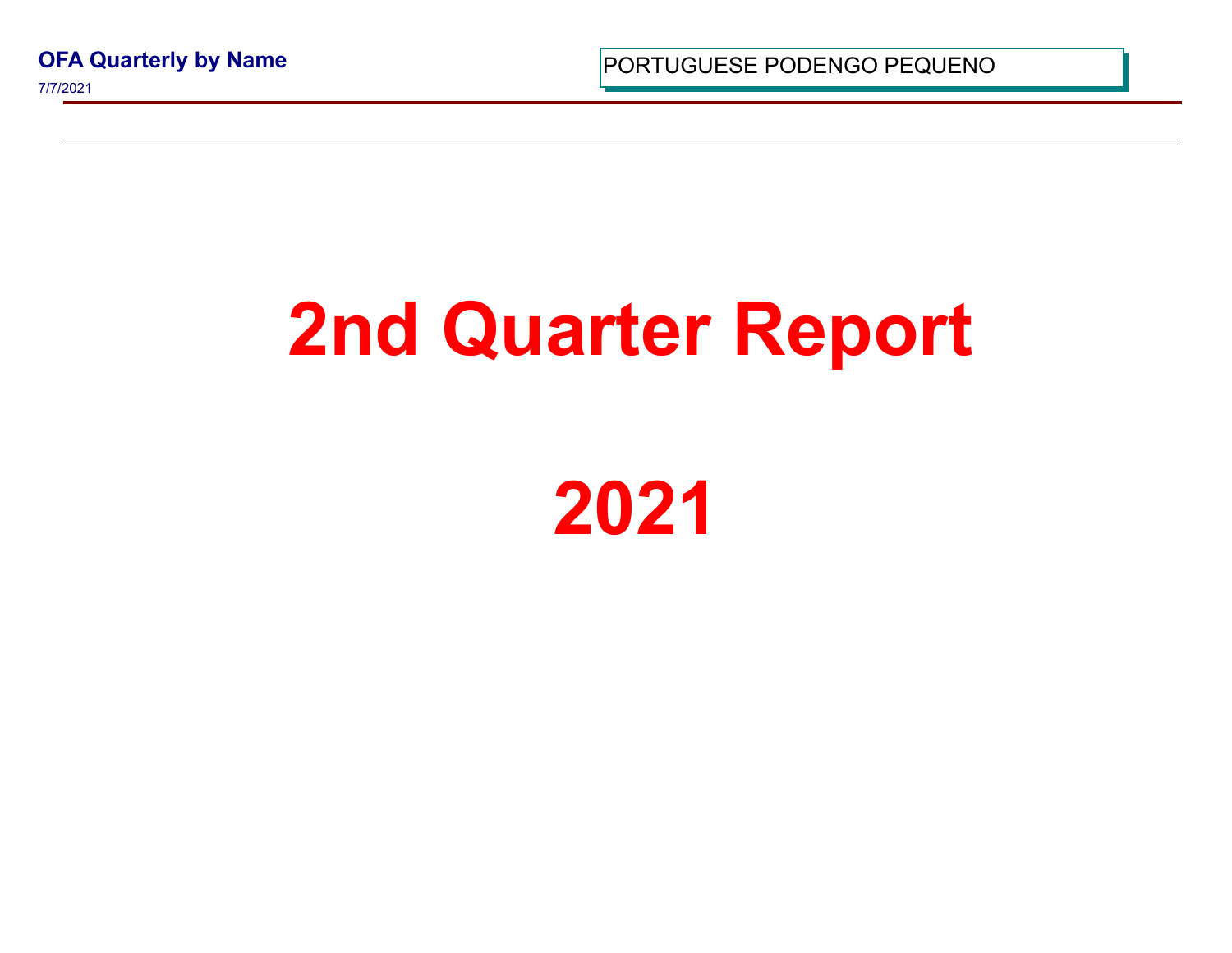|                     | <b>HIPS</b>                          |                    | Second qtr 2021     |            |     |             |  |
|---------------------|--------------------------------------|--------------------|---------------------|------------|-----|-------------|--|
| <b>OFA ID</b>       | <b>Name</b>                          | <b>Application</b> | <b>Registration</b> | <b>Sex</b> | Age |             |  |
| PPD-185E25M-VPI     | AVERSON OVER THE MOON                | 2063212            | HP57652201          | M          | 25  |             |  |
| PPD-184E25M-VPI     | <b>CORRAL WEST BULLET PROOF</b>      | 2208693            | HP57590801          | М          | 25  | CHIC 157290 |  |
| PPD-186G24F-VPI     | HAPPY HOBBITS RAGS DARLING DIOR      | 2208128            | HP58101603          | F          | 24  | CHIC 159347 |  |
| PPD-183G33M-VPI     | <b>KETKA'S FREE THINKER</b>          | 2090052            | HP56239101          | M          | 33  | CHIC 157175 |  |
| PPD-182G24M-VPI     | KETKA'S TENNESSEE WHISKEY OF LOCH CU | 2230702            | HP57863502          | M          | 24  |             |  |
|                     | <b>PATELLA</b>                       |                    | Second qtr 2021     |            |     |             |  |
| <b>OFA ID</b>       | <b>Name</b>                          | <b>Application</b> | <b>Registration</b> | <b>Sex</b> | Age |             |  |
| PPD-PA177/25M/P-VPI | <b>CORRAL WEST BULLET PROOF</b>      | 2208693            | HP57590801          | M          | 25  | CHIC 157290 |  |
|                     | <b>CANINE HEALTH</b>                 |                    | Second qtr 2021     |            |     |             |  |
| <b>OFAID</b>        | <b>Name</b>                          | <b>Application</b> | <b>Registration</b> | <b>Sex</b> | Age |             |  |
| 157290              | <b>CORRAL WEST BULLET PROOF</b>      | 2208693            | HP57590801          | М          |     | CHIC 157290 |  |
| 116435              | DUNDRUM'S I WANT TO TALK ABOUT ME W  | 1761918            | HP48057204          | F          |     | CHIC 116435 |  |
| 159347              | HAPPY HOBBITS RAGS DARLING DIOR      | 2208128            | HP58101603          | F          |     | CHIC 159347 |  |
| 157175              | <b>KETKA'S FREE THINKER</b>          | 2090052            | HP56239101          | M          |     | CHIC 157175 |  |
| 92582               | MAGNIFICO DA TERRA DE MONTOITO       | 1513505            | HP40865501          | M          | 0   | CHIC 92582  |  |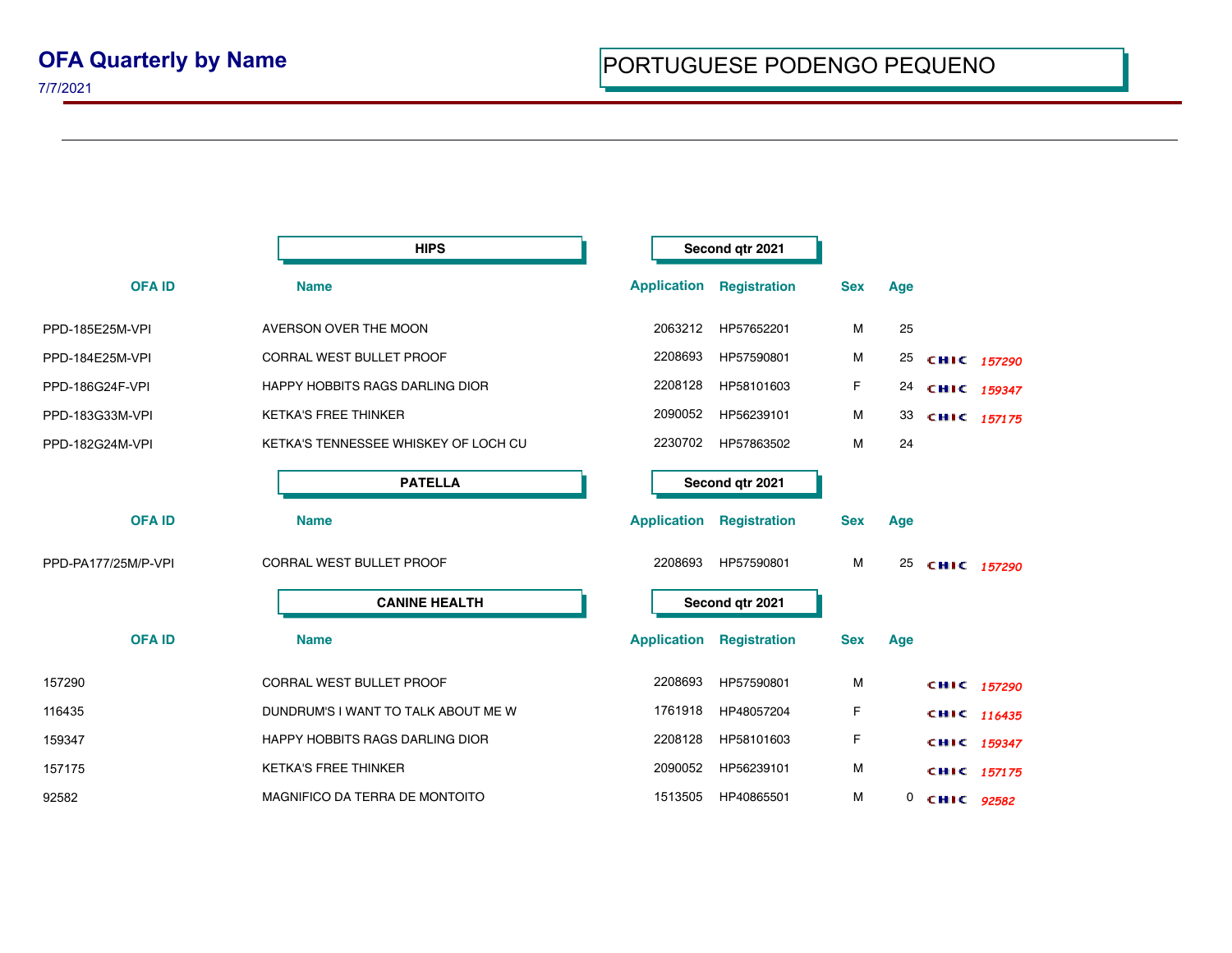7/7/2021

|                    | <b>DEGENERATIVE MYELOPATHY</b>       |                    | Second qtr 2021     |            |              |             |  |
|--------------------|--------------------------------------|--------------------|---------------------|------------|--------------|-------------|--|
| <b>OFAID</b>       | <b>Name</b>                          | <b>Application</b> | <b>Registration</b> | <b>Sex</b> | Age          |             |  |
| PPD-DM28/9M-PI     | PALDACHS CRYSTAL BLUE PERSUASION W   | 2211963            | HP58582502          | M          | 9            |             |  |
| PPD-DM30/9M-PI     | PALDACHS DRAGIN' THE LINE W          | 2239006            | HP58582504          | M          | 9            |             |  |
| PPD-DM29/1F-PI     | PALDACHS SMOKY MOUNTAIN GIRL PPP W   | 2238998            | HP56621101          | F          | $\mathbf{1}$ |             |  |
|                    | <b>EYES</b>                          |                    | Second qtr 2021     |            |              |             |  |
| <b>OFAID</b>       | <b>Name</b>                          | <b>Application</b> | <b>Registration</b> | <b>Sex</b> | Age          |             |  |
| PPD-EYE192/8F-VPI  | ANNEVAN A LEAGUE OF HER OWN          | 2237012            | HP60342002          | F          | 8            |             |  |
| PPD-EYE79/80F-VPI  | DUNDRUM'S I WANT TO TALK ABOUT ME W  | 1761918            | HP48057204          | F          | 80           | CHIC 116435 |  |
| PPD-EYE15/122M-VPI | MAGNIFICO DA TERRA DE MONTOITO       | 1513505            | HP40865501          | M          | 122          | CHIC 92582  |  |
| PPD-EYE193/13M-VPI | PALDACHS CRYSTAL BLUE PERSUASION W   | 2211963            | HP58582502          | М          | 13           |             |  |
| PPD-EYE195/13M-VPI | PALDACHS DRAGIN' THE LINE W          | 2239006            | HP58582504          | M          | 13           |             |  |
| PPD-EYE194/29F-VPI | PALDACHS SMOKY MOUNTAIN GIRL PPP W   | 2238998            | HP56621101          | F          | 29           |             |  |
|                    | <b>LEGG-CALVE-PERTHES</b>            |                    | Second qtr 2021     |            |              |             |  |
| <b>OFAID</b>       | <b>Name</b>                          | <b>Application</b> | <b>Registration</b> | <b>Sex</b> | Age          |             |  |
| PPD-LP65/25M-VPI   | AVERSON OVER THE MOON                | 2063212            | HP57652201          | M          | 25           |             |  |
| PPD-LP66/14F-VPI   | <b>AVERSON RISE N SHINE</b>          | 2169194            | HP58831502          | F          | 14           |             |  |
| PPD-LP64/25M-VPI   | CORRAL WEST BULLET PROOF             | 2208693            | HP57590801          | M          | 25           | CHIC 157290 |  |
| PPD-LP63/24M-VPI   | KETKA'S TENNESSEE WHISKEY OF LOCH CU | 2230702            | HP57863502          | M          | 24           |             |  |